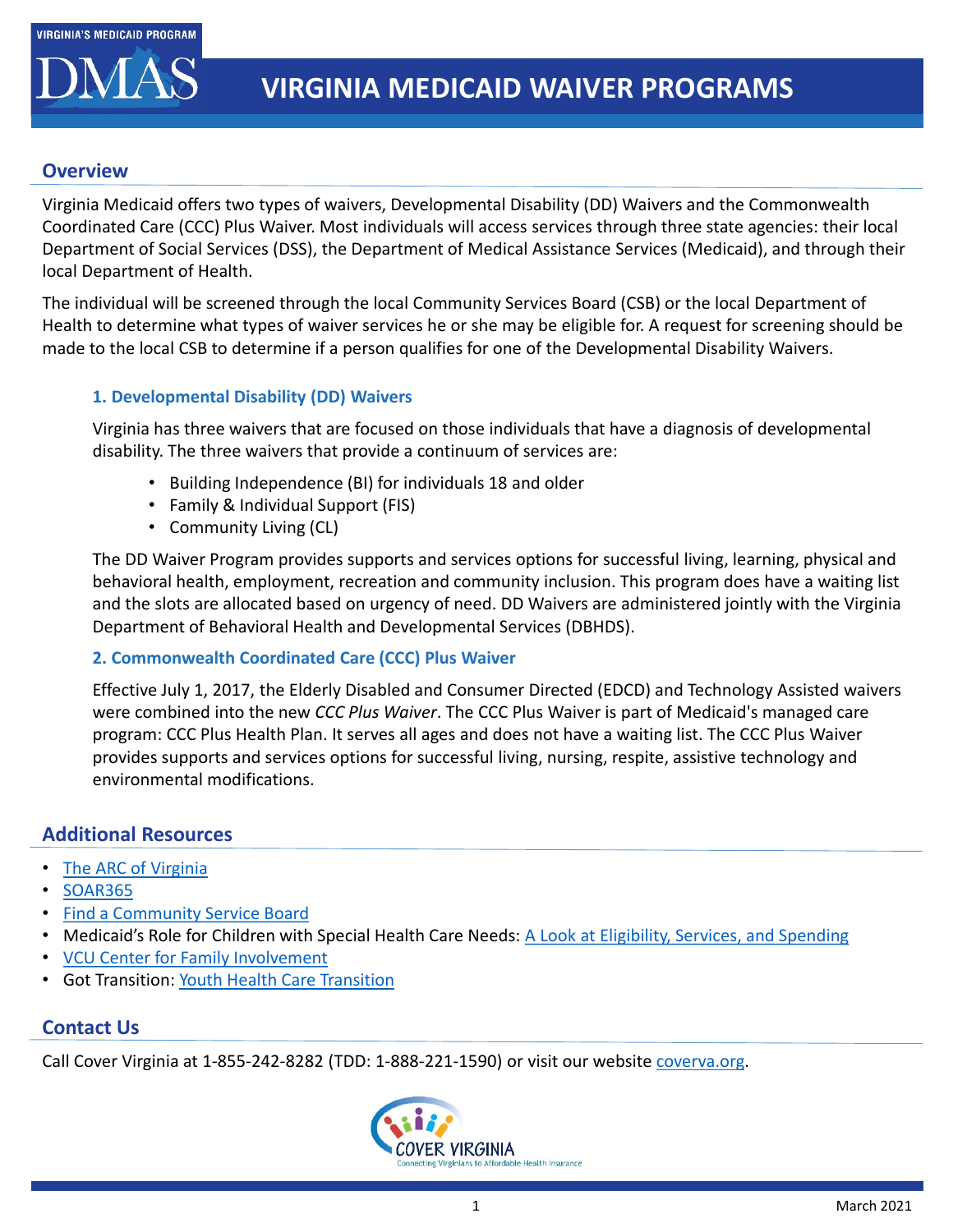# **DEVELOPMENTAL DISABILITY WAIVERS**

### **Overview**

The DD Waiver Program provides supports and services options for successful living, learning, physical and behavioral health, employment, recreation and community inclusion. This program does have a waiting list and the slots are allocated based on urgency of need. DD Waivers are administered jointly with the Virginia Department of Behavioral Health and Developmental Services (DBHDS). Each person who receives a waiver slot will be offered one of these three waivers depending on what kind of supports are needed and what waivers the CSB has available to assign. Each waiver is a little bit different.

> Building Independence Waiver Family and Individual Supports Waiver

> > Community Living Waiver

# **Eligibility**

- The individual must meet diagnostic eligibility consistent with [Virginia's Definition of Developmental Disability.](https://www.thearcofva.org/assets/docs/Definition-of-Developmental-Disability-1016.pdf)
- The individual must meet the functional criteria for the VA Individual Developmental Disability Eligibility Survey (VIDES). [\(VIDES Adult,](https://www.thearcofva.org/assets/docs/VIDES-Adults_03-15-2016-9.19.16.pdf) [VIDES Child](https://www.thearcofva.org/assets/docs/VIDES-Childrens-4272016-9.19.16.pdf), [VIDES Infant\)](https://www.thearcofva.org/assets/docs/VIDES-Infants-3302016-9.19.16.pdf)
- The individual must meet financial eligibility. A child does not have to apply or be enrolled in Medicaid when being screened for a waiver. Parent income is never considered for Medicaid Waiver eligibility for a child once he or she has been approved for a waiver slot. To utilize the waiver, the individual must apply and qualify for Medicaid if he or she is not already enrolled in Medicaid.

# **Covered Services**

Regardless of your waiver, everyone has access to the following covered services:

#### **Employment & Day Supports**

- Community Engagement
- Community Coaching
- Group Day Services
- Supported Employment

#### **Crisis Supports**

- Community-Based Crisis Supports
- Center-Based Crisis Support Services

#### **Residential Options**

• Shared Living

#### **Additional Services**

- Assistive Technology
- Benefits Planning Services
- Employment and Community Transportation
- Environmental Modifications
- Electronic Home-Based Services
- Personal Emergency Response System (PERS)
- Community Guide
- Transition Services
- Peer Mentor Supports

# **Apply**

To apply for the Developmental Disability Waiver services contact your local **[Community Services Board](http://www.dbhds.virginia.gov/community-services-boards-csbs)**. The Community Services Board (CSB) staff will determine if the child:

- meets the definition of a developmental disability and
- meets the functional criteria as assessed on the VIDES screening tool.